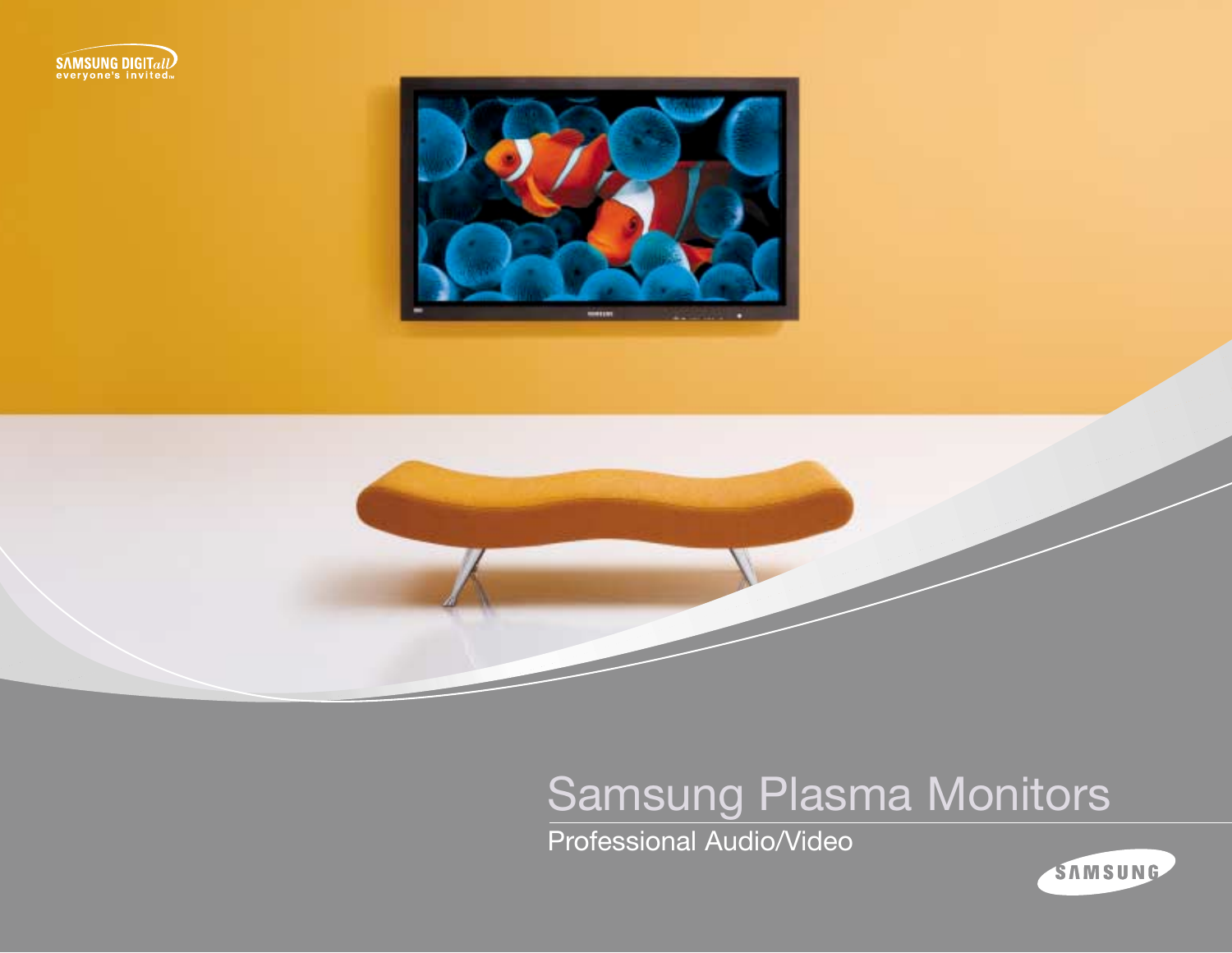**PPM63H3** 63" SD 1366 x 768 Resolution



### Introducing Digital Natural Image enhancement (DNIe) Technology. Exclusively from Samsung.

DNIe is an exciting new Samsung technology that makes the best plasma displays even better. The detail, contrast, 3D motion and color are, very simply, the best you've ever seen.

Detail Enhancer DNIe renders images that are perfect in every detail, without noise or flicker. Frequency characteristics are improved by natural peaking for natural edge transitions.





Conventional Typical Detail

With DNIe Extreme Detail





Contrast Enhancer A first-ever minute analysis yields an exceptionally dynamic contrast range. Blacks are blacker than ever. Whites are whiter than ever. Overall contrast and brightness are more natural-feeling.





**Conventional** Gray Blacks, Gray Whites

With DNIe Black Blacks, White Whites

3D Motion Optimizer Three-dimensional analysis eliminates blurring and noise in motion images. Even still images are sharper and clearer.





Conventional Motion Blurring and Image Tails

With DNIe Motion Blurring and Image Tails Eliminated

Color Optimizer Colors are smooth, pure and natural, not harsh and artificial. Skin tones are beautiful and realistic.





Conventional Good, but Not Perfectly Natural, Color

With DNIe Pure Whites and Natural Skin Tones



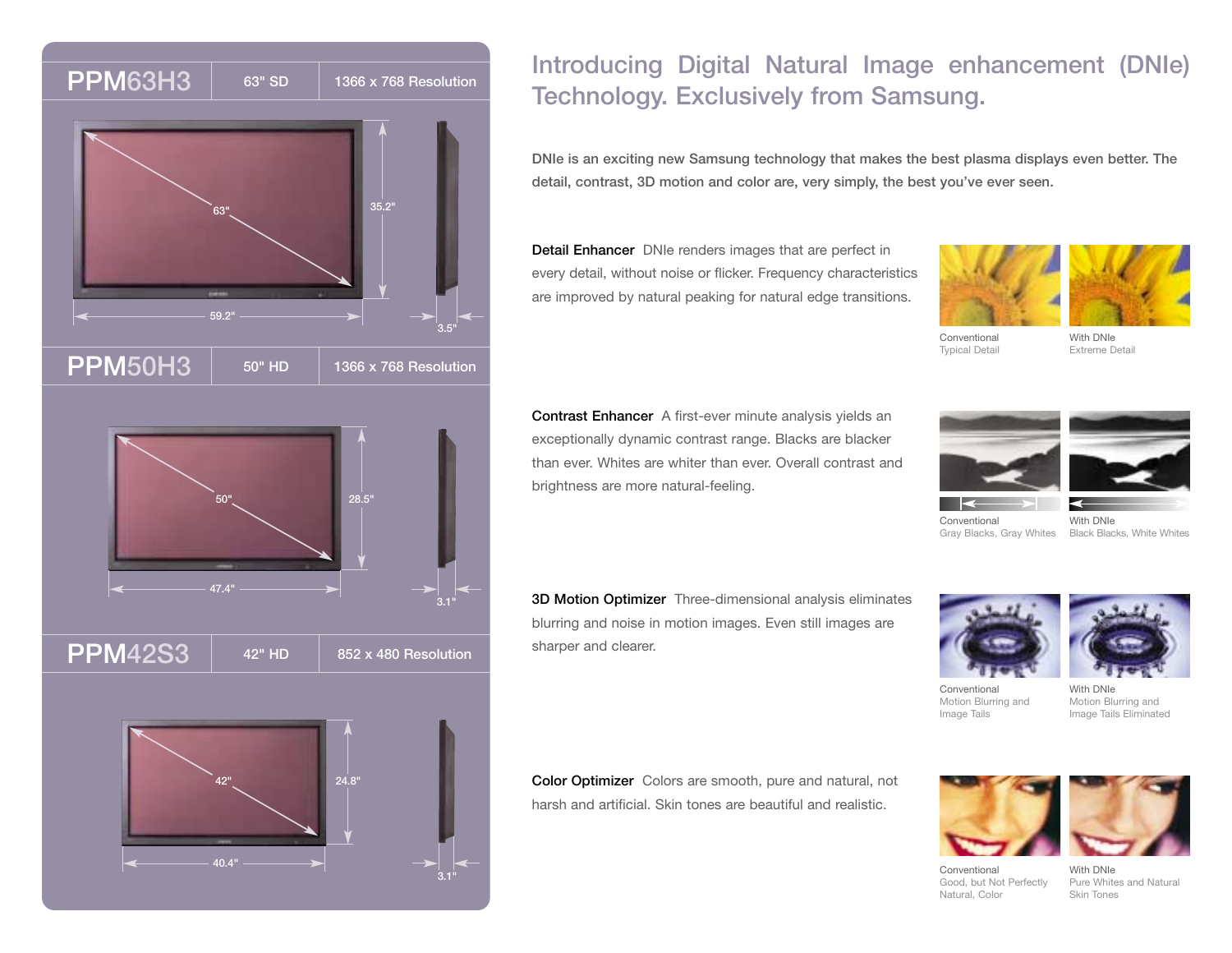Nothing ruins a good idea faster than a bad presentation.

You may be sharing an idea with someone a continent away in a video conference. Or you may be presenting an idea to thousands through a retail display. But in that moment, after all the brainstorming, all the refining, all the execution, nothing is more important than your monitor. Samsung professional plasma displays are designed to help you communicate your ideas with the brightest, sharpest, clearest pictures imaginable. We've incorporated some of our latest, best ideas, like Digital Natural Image enhancement technology. And since ideas aren't confined to a horizontal format, we made our new plasma monitors able to be mounted vertically. This is technology at its finest. Technology that's driven by good ideas. Technology that's all about you and your ideas.

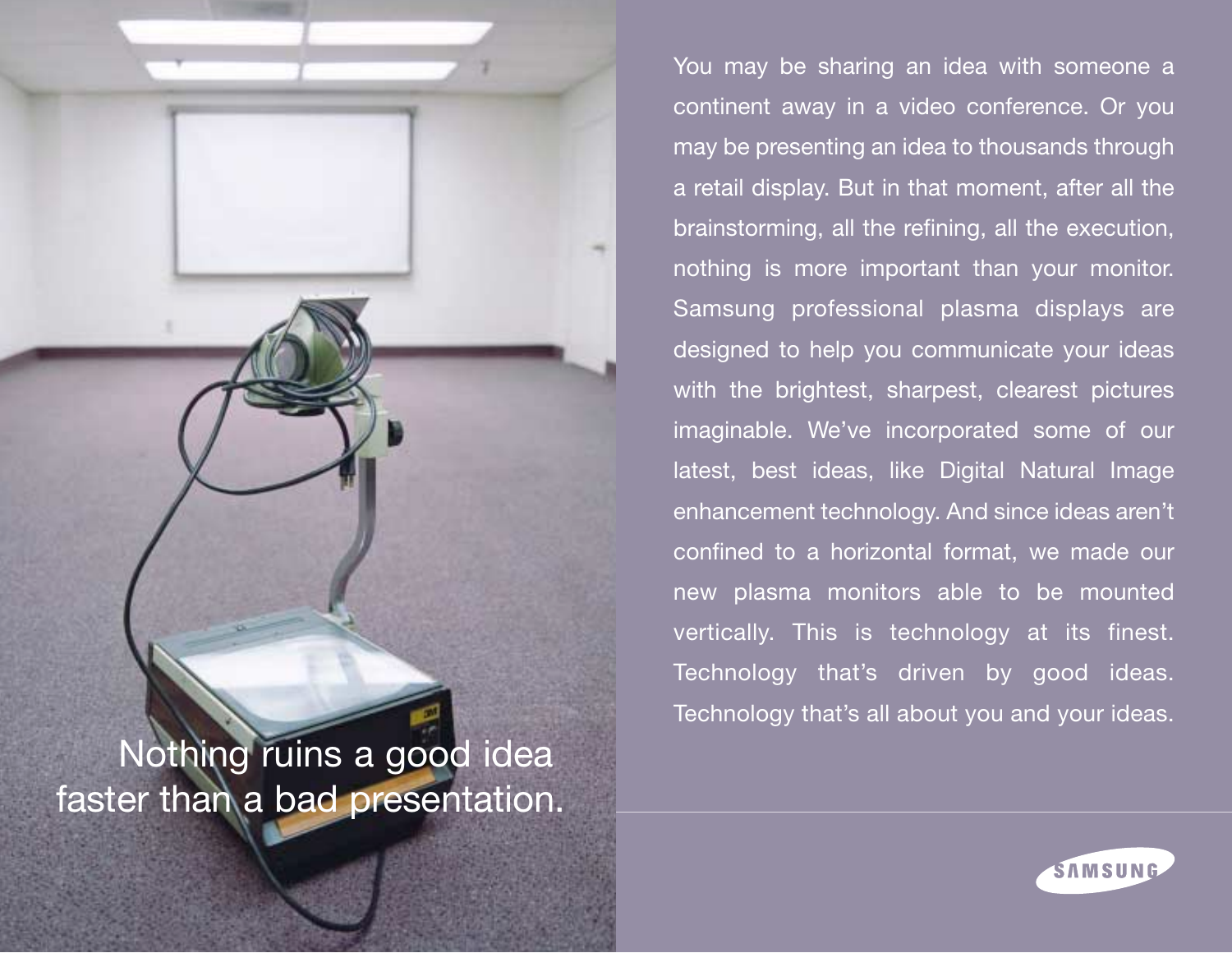These are a few of the things that separate Samsung professional plasma displays from all others. The result, of course, is unprecedented images and excellent flexibility.



Video Wall If one's good, two's better. Or how about 16? Whatever configuration you want is made easier than ever with a built-in processor. Create huge, dynamic displays of 2 x 2 (4), 3 x 3 (9), 4 x 4 (16), 5 x 1 and 1 x 5.

Picture By Picture Our 16:9 plasma displays allow large side-by-side images to be displayed simultaneously.





RS232C Multi Display Control More control is always good. Especially when it's easy. The built-in RS232C interface lets you control up to 10 units as a single system from your PC. Just open the supplied MDC software, list the units to be controlled, and click on the function you display. It's that simple.

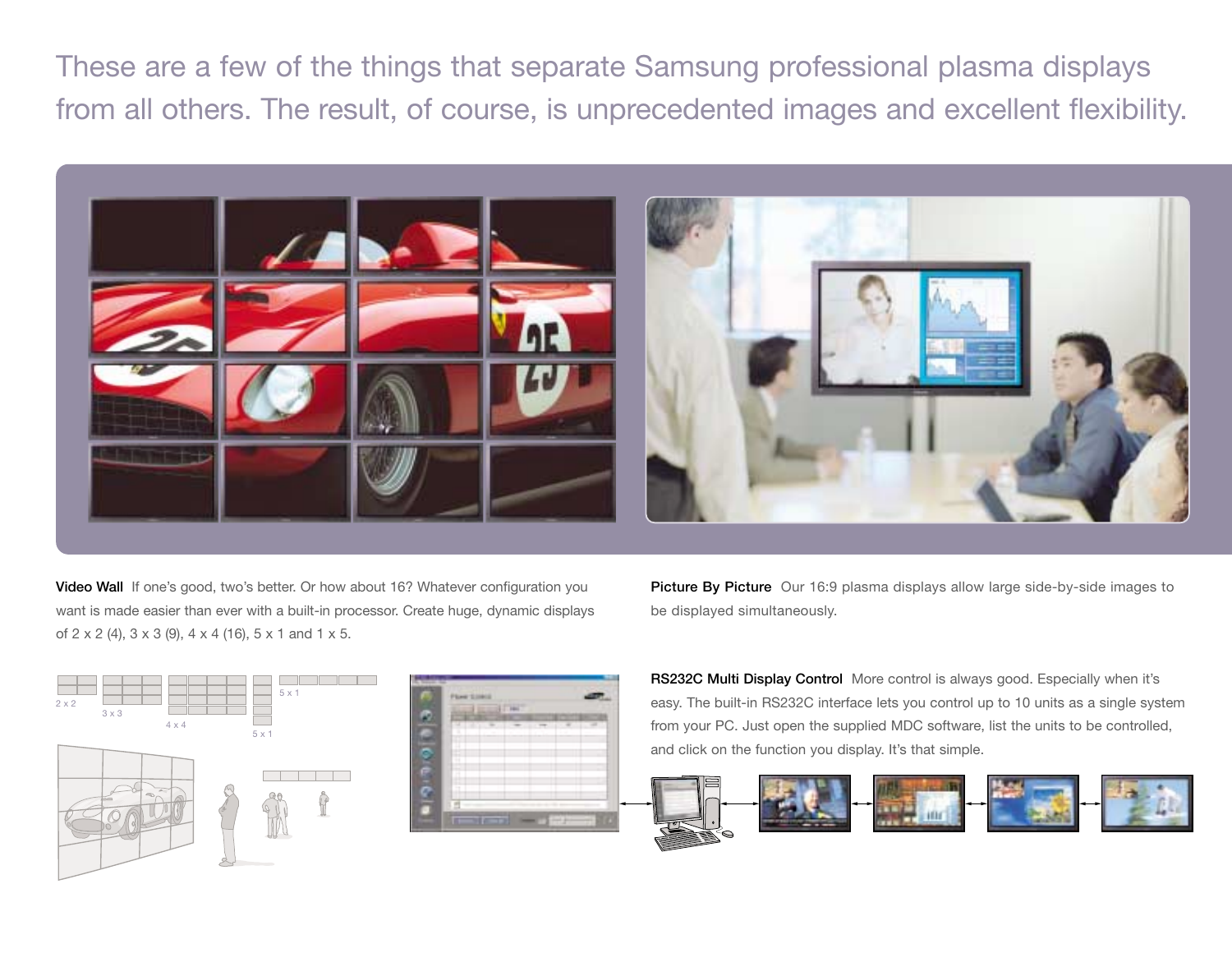### Accessories Genuine Samsung accessories are made to fit and work perfectly with your Samsung plasma display. Extended Warranty

**Tabletop Stand** SMM6330

**Ceiling Mount Wall Mount**  WMN4230/WMN6330

**Speakers** PSN4230/PSN5030/PSM6330 **Vertical Mount** VMN4230/VMN6330

Protect your investment. For information, call 1-866-542-7214 or ask your reseller.

Vertical Image Capability Landscape idea or portrait idea? You're not limited with Samsung. Our plasma displays can be mounted either horizontally or vertically. Perfect for electronic signboards.

CML300





Our exclusive Signal Pattern Process neutralizes adjacent cell charges to eliminate electrically charged image retention.

Anti-Burn Technologies Long meeting? Want to leave your display on 24/7? No problem. Samsung plasma displays feature multiple anti-burn technologies. Our Auto Pixel Shift keeps the image moving imperceptibly, while our Always White technology combines with our Signal Pattern Process to eliminate electrically charged residual images.

Higher Brightness and Contrast Our new technology makes even higher brightness and contrast performance specifications possible, without sacrificing the life of the display.

## Support

Industry-leading technical support and on-site warranty service are provided with your Samsung plasma monitor. Warranty is 3 years, parts and labor. On-site service is usually within two business days. Restrictions may apply.

Flexible Connectivity What do you need to display? What source are you displaying it from? Our plasma monitors give you the brightest, richest images from whatever source you need.



| ۱ | î |
|---|---|
|   |   |

a. RS232C (In/Out)